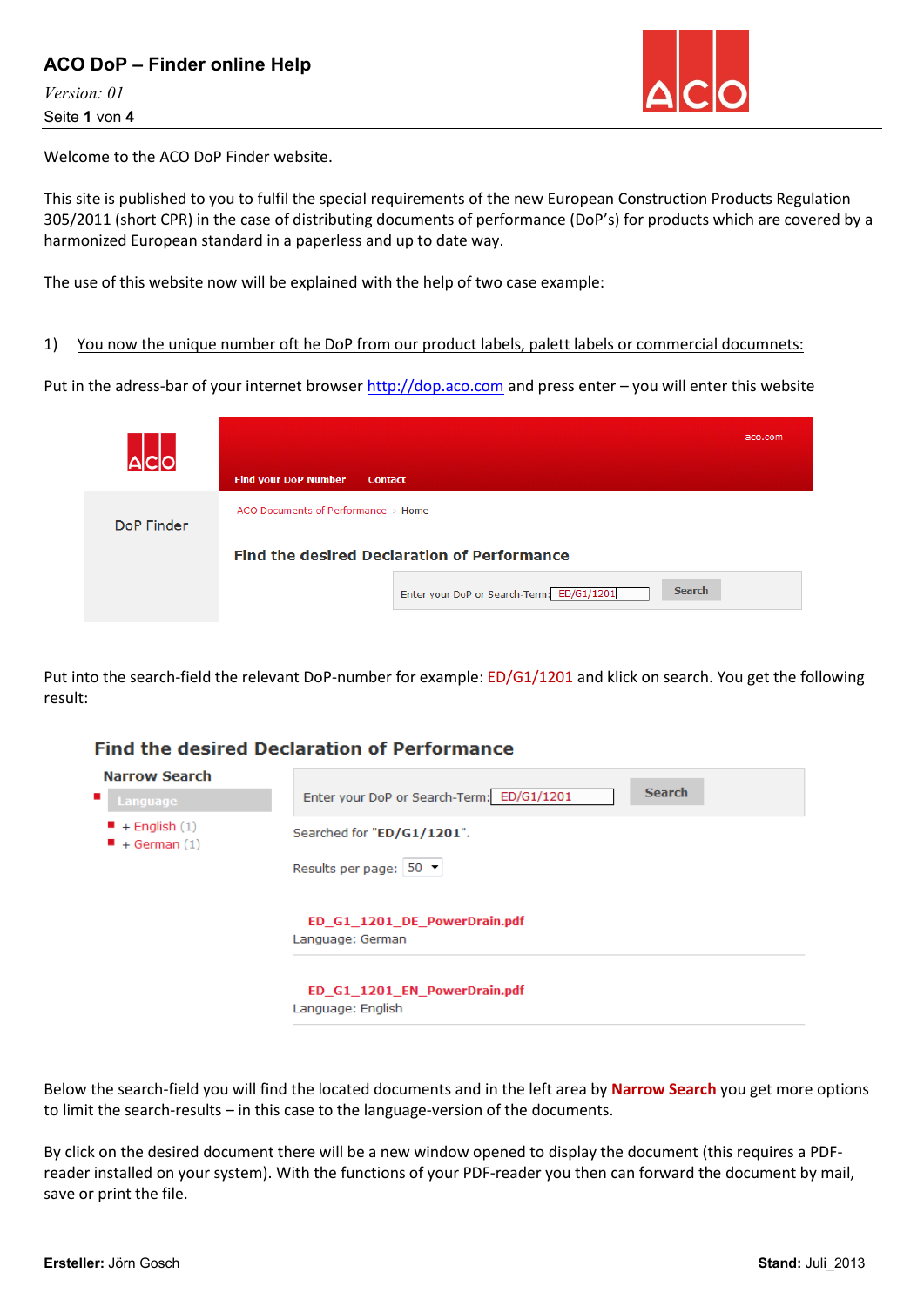**ACO DoP – Finder online Help**

*Version: 01* Seite **2** von **4**



|            |                                     |                                                    |    | ED_G1_1201_DE_PowerDrain.pdf - Adobe Reader                                                                                                                                                                                                                                                                                                                      |                                                                                 |                                                          | $=$ $\blacksquare$<br>$\mathbf x$ |
|------------|-------------------------------------|----------------------------------------------------|----|------------------------------------------------------------------------------------------------------------------------------------------------------------------------------------------------------------------------------------------------------------------------------------------------------------------------------------------------------------------|---------------------------------------------------------------------------------|----------------------------------------------------------|-----------------------------------|
|            |                                     |                                                    |    | Datei Bearbeiten Anzeige Fenster Hilfe                                                                                                                                                                                                                                                                                                                           |                                                                                 |                                                          | $\pmb{\times}$                    |
|            |                                     |                                                    |    | 41,4%<br>1<br>/1                                                                                                                                                                                                                                                                                                                                                 | $\sqrt{2}$<br>$\overline{\phantom{a}}$                                          | $\equiv$                                                 | Kommentar                         |
|            | <b>Find your DoP Number</b>         | <b>Contact</b>                                     | G  | Die geöffnete Datei entspricht dem PDF/A-Standard. Sie wurde                                                                                                                                                                                                                                                                                                     |                                                                                 |                                                          |                                   |
|            | ACO Documents of Performance > Home |                                                    |    | schreibgeschützt geöffnet, um Änderungen zu verhindern.                                                                                                                                                                                                                                                                                                          |                                                                                 |                                                          |                                   |
| DoP Finder |                                     |                                                    | L, |                                                                                                                                                                                                                                                                                                                                                                  |                                                                                 |                                                          |                                   |
|            |                                     | <b>Find the desired Declaration of Performance</b> | O  | C€                                                                                                                                                                                                                                                                                                                                                               |                                                                                 |                                                          |                                   |
|            | <b>Narrow Search</b>                |                                                    |    | Leistungser klärung gemäß EU BauPVO 305/2011                                                                                                                                                                                                                                                                                                                     |                                                                                 | DE.                                                      |                                   |
|            |                                     | Enter your DoP or Search-Term: ED/G1               | 7  | El Kampota<br><b>B</b> the class strongs                                                                                                                                                                                                                                                                                                                         | 0010111201<br>ACC Revertion Schweizelung aus Polymetelon                        |                                                          |                                   |
|            | Language                            |                                                    |    | El Thedukt-Spaankulsen (Art-No.)<br>Samar-No. Almassungan usosi                                                                                                                                                                                                                                                                                                  | Down                                                                            |                                                          |                                   |
|            | $+$ English (1)                     | Searched for "ED/G1/1201".                         |    | <b>El terrandung</b>                                                                                                                                                                                                                                                                                                                                             | Clastic the myseless in Flashen for Fully anger- und color<br>Exhausteration.   | Entreasuremperment to dis Autralians and Able larg von   |                                   |
|            | $+$ German (1)                      | Results per page: 50 ▼                             |    | <b>B</b> Hawkiller                                                                                                                                                                                                                                                                                                                                               | ACC Severa Ahlmann Crabhiz, Co.KC<br><b>Jan Jahrendor</b><br>D-24 782 Budel ado |                                                          |                                   |
|            |                                     |                                                    |    | <b>B</b> thresholder                                                                                                                                                                                                                                                                                                                                             | <b>Notification</b>                                                             |                                                          |                                   |
|            |                                     |                                                    |    | <b>El</b> Systems our bleverburg und Utar-<br>pro ung der Leukungsbackendigket<br><b>В непервическим</b>                                                                                                                                                                                                                                                         | Tydem2<br>EN 14592002                                                           |                                                          |                                   |
|            |                                     | ED G1 1201 DE PowerDrain.pdf                       |    | Nomi and Jahr<br><b>El tratadox</b> Co-Nanzos chrang                                                                                                                                                                                                                                                                                                             | 2010                                                                            |                                                          |                                   |
|            |                                     |                                                    |    | <b>B</b> Not murts that a for the<br><b>Enterprise</b>                                                                                                                                                                                                                                                                                                           | Hans Nad-Labo 1502                                                              |                                                          |                                   |
|            |                                     | Language: German                                   |    | <b>III</b> that unditarity                                                                                                                                                                                                                                                                                                                                       | Division, Constitutions and Antique                                             |                                                          |                                   |
|            |                                     |                                                    |    |                                                                                                                                                                                                                                                                                                                                                                  | Earknut                                                                         | <b>Eigenschirtungsbnu</b>                                |                                   |
|            |                                     |                                                    |    |                                                                                                                                                                                                                                                                                                                                                                  | <b>Detail unpot boom</b>                                                        | <b>JU Short 2001</b>                                     |                                   |
|            |                                     | ED_G1_1201_EN_PowerDrain.pdf                       |    | <b>B</b> Nusan ticket Materials                                                                                                                                                                                                                                                                                                                                  | Viscon del filmi<br><b>Downto Total</b>                                         | <b>Harry undich bin Station</b><br><b>AMI</b>            |                                   |
|            |                                     | Language: English                                  |    |                                                                                                                                                                                                                                                                                                                                                                  |                                                                                 | skhargig van die Gritaualustian van Gill, Sehe auch ACG. |                                   |
|            |                                     |                                                    |    | <b>D</b> Wastern betraustra Delementa                                                                                                                                                                                                                                                                                                                            | Erbamielum.<br><b>Crimerialum</b>                                               |                                                          |                                   |
|            |                                     |                                                    |    | <b>To you have in roman borners</b>                                                                                                                                                                                                                                                                                                                              |                                                                                 |                                                          |                                   |
|            |                                     |                                                    |    | De Leslung des Poduklesgemaß den N. Zund 9 entspecht der erklaten Leolung nach N. / 2. Verantwattich<br>tu de Cráisbag duais Leabagastús urg aí alter de Mealalle gendő N. 5. Unie audusi for den Mercielle.<br>urd m Rammdeo Mealalle a Liverkah brageo.<br>Pandalong@udebobs! Jim 2019<br>Fann Mah<br>Constallating JCCI fortunal/alsols Creat<br>Seite Lyon 1 |                                                                                 |                                                          |                                   |

### 2) You do not know the desired number of the DoP :

Put in the adress-bar of your internet browse[r http://dop.aco.com](http://dop.aco.com/) and press enter - you will enter this website



First now click at the top of the site **Find your DoP Number**. The website will change to the following view: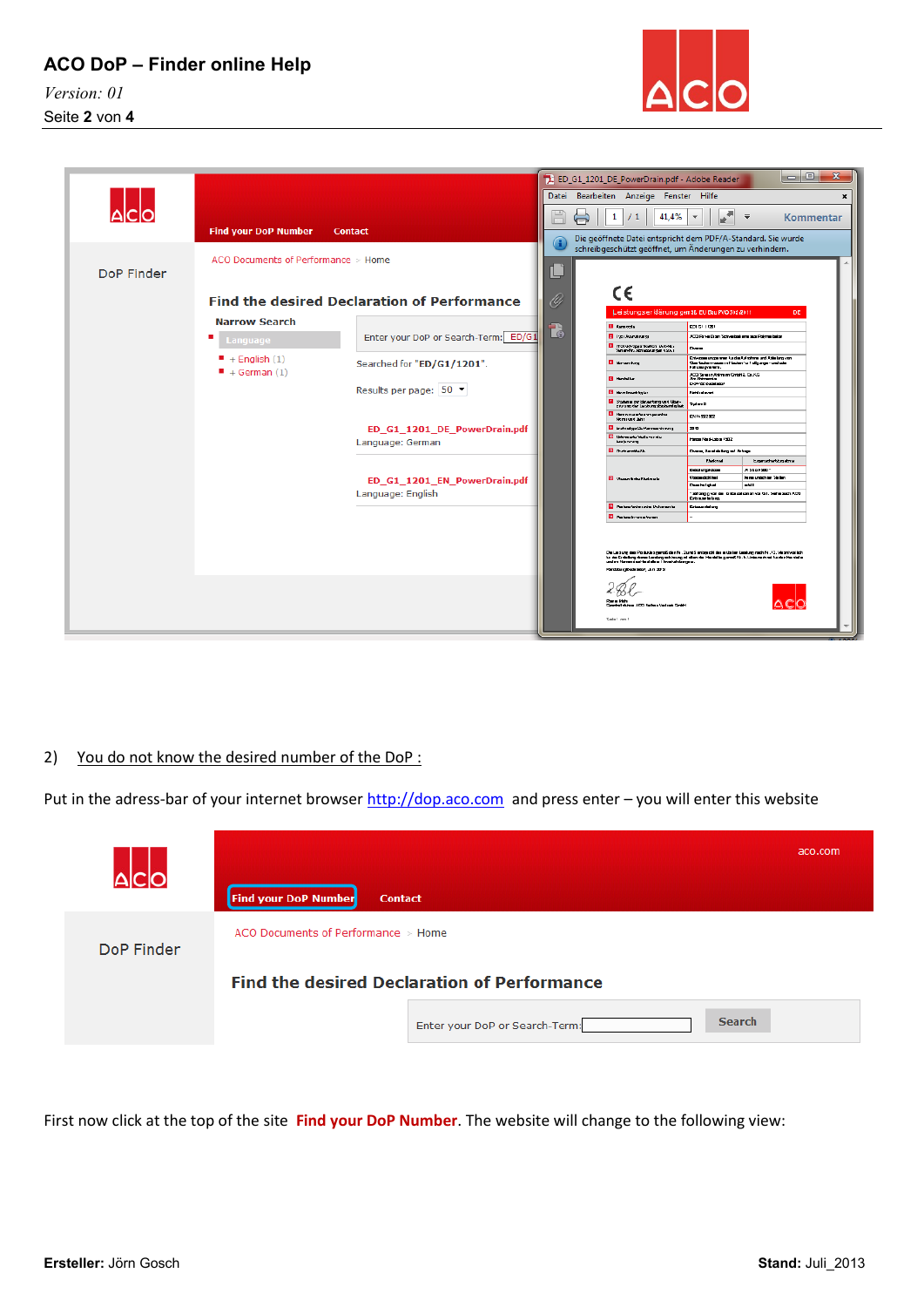*Version: 01* Seite **3** von **4**



#### **Find your DoP Number**

| For a Wildcard Search please use *<br>Example: Gre*<br><b>Narrow Search</b>                                                             |                      |                                                   | Input box for a full text search in the<br>list. * can be used as wildcard.                                      |                      |                                             |  |
|-----------------------------------------------------------------------------------------------------------------------------------------|----------------------|---------------------------------------------------|------------------------------------------------------------------------------------------------------------------|----------------------|---------------------------------------------|--|
| <b>Product Range</b>                                                                                                                    |                      | Search                                            |                                                                                                                  |                      |                                             |  |
| + Line Drainage System<br>Entwässerungsrinne (179)<br>+ Light Liquid Seperators<br>Leichtflüssigkeitsabscheider<br>(30)                 | Results per page: 10 |                                                   | Found 262 results in 2 milliseconds. Displaying results 1 to 10 of 262.<br>« First « Previous<br>$1 \t2 \t3 \t4$ | Next >               | Last a                                      |  |
| # + Grease Seperators<br>Fettabscheider (17)<br><sup>8</sup> + Windows and Doors                                                        | DoP<br><b>Number</b> | <b>Product Range</b>                              | <b>Description</b>                                                                                               | European<br>Standard | Country                                     |  |
| Fenster und Türen (14)<br>$+$ Lifting Plants<br>Pumpstation (12)                                                                        | ED/E1/0158           | Line Drainage System<br>Entwässerungsrinne        | RoadDrain PD200 F 30.3<br>RODDING ACCESS UNIT<br>500mm LG CL F 900                                               | EN 1433              | <b>UK</b>                                   |  |
| $+$ Anti-Flooding Devices<br>Rückstauverschluss (6)<br>■ + Pipes and fittings Rohre<br>und Formstücke (2)                               | ED/E1/0157           | Line Drainage System<br><b>Entwässerungsrinne</b> | RoadDrain PD100 F 10.1<br>CHANNEL 500mm LG CL<br>F 900                                                           | EN 1433              | <b>UK</b>                                   |  |
| $+$ Seperators Essembly<br>Abscheider Zubehör (2)                                                                                       | ED/E1/0156           | Line Drainage System<br>Entwässerungsrinne        | Mini ParkDrain CHANNEL<br>1000mm LG CL D 400                                                                     | EN 1433              | <b>UK</b>                                   |  |
| European Standard<br>$+$ EN 1433 (179)                                                                                                  | ED/E1/0155           | Line Drainage System<br>Entwässerungsrinne        | ParkDrain PD100 C 30.3<br>RODDING ACCESS UNIT<br>500mm LG CL C 250                                               | EN 1433              | UK                                          |  |
| $+$ EN 858 (30)<br>$+$ EN 1825 (17)<br>$+$ EN 14351 (14)<br>$+ EN 12050 (12)$<br>$+ EN 13564 (6)$<br>$+$ EN 1917 (2)<br>$+$ EN 1123 (1) | ED/E1/0154           | Line Drainage System<br>Entwässerungsrinne        | No 7189 Slimline COVER<br>POLYMER CONCRETE<br>540mm LG CL A 15                                                   | EN 1433              | <b>Filter-/search-based</b><br>list-contend |  |
|                                                                                                                                         | ED/E1/0153           | Line Drainage System<br>Entwässerungsrinne        | No 7192 Slimline<br><b>INSPECTION CHANNEL</b><br>540mm LG                                                        | EN 1433              | <b>UK</b>                                   |  |
| $+$ EN 1124 (1)<br>Country                                                                                                              | ED/E1/0152           | Line Drainage System<br>Entwässerungsrinne        | No 7110 Slimline<br>CHANNEL 1000mm LG CL<br>$C$ 250                                                              | EN 1433              | <b>UK</b>                                   |  |
| $+$ UK (138)<br>$+D(89)$<br>$+ CZ(15)$<br>$+ E(14)$                                                                                     | ED/E1/0151           | Line Drainage System<br>Entwässerungsrinne        | <b>S300 GRATING DUCTILE</b><br><b>IRON SLOT TED 500mm</b><br><b>LG CL F 900</b>                                  | EN 1433              | <b>UK</b>                                   |  |
| $+FI(6)$<br><b>Predefined filters:</b>                                                                                                  | ED/E1/0150           | Line Drainage System<br>Entwässerungsrinne        | S300 No 1766J CHANNEL<br>COMPLETE 500mm LG<br>CLASS F 900                                                        | EN 1433              | <b>UK</b>                                   |  |
| <b>Product-categories</b><br><b>Standard</b>                                                                                            | ED/E1/0149           | Line Drainage System<br>Entwässerungsrinne        | <b>S200 GRATING DUCTILE</b><br><b>IRON SLOTTED 500mm</b><br>LG CL F 900                                          | EN 1433              | <b>UK</b>                                   |  |
| <b>Origin country of</b><br>products                                                                                                    |                      | « First « Previous                                | $1 \t2 \t3 \t4$<br>Next >                                                                                        | Last »               | <b>Step through the list</b>                |  |

After you have found the desired DoP-number change the website by click on **ACO Documents of Performance** back to the document search and proceed as written under 1).

|            | <b>Find your DoP Number</b><br><b>Contact</b>                                                | aco.com |
|------------|----------------------------------------------------------------------------------------------|---------|
| DoP Finder | <b>ACO Documents of Performance</b><br>Find your DoP Number<br><b>Find your DoP Number</b>   |         |
|            | For a Wildcard Search please use *<br>Example: Gre*<br><b>Narrow Search</b><br><b>Search</b> |         |